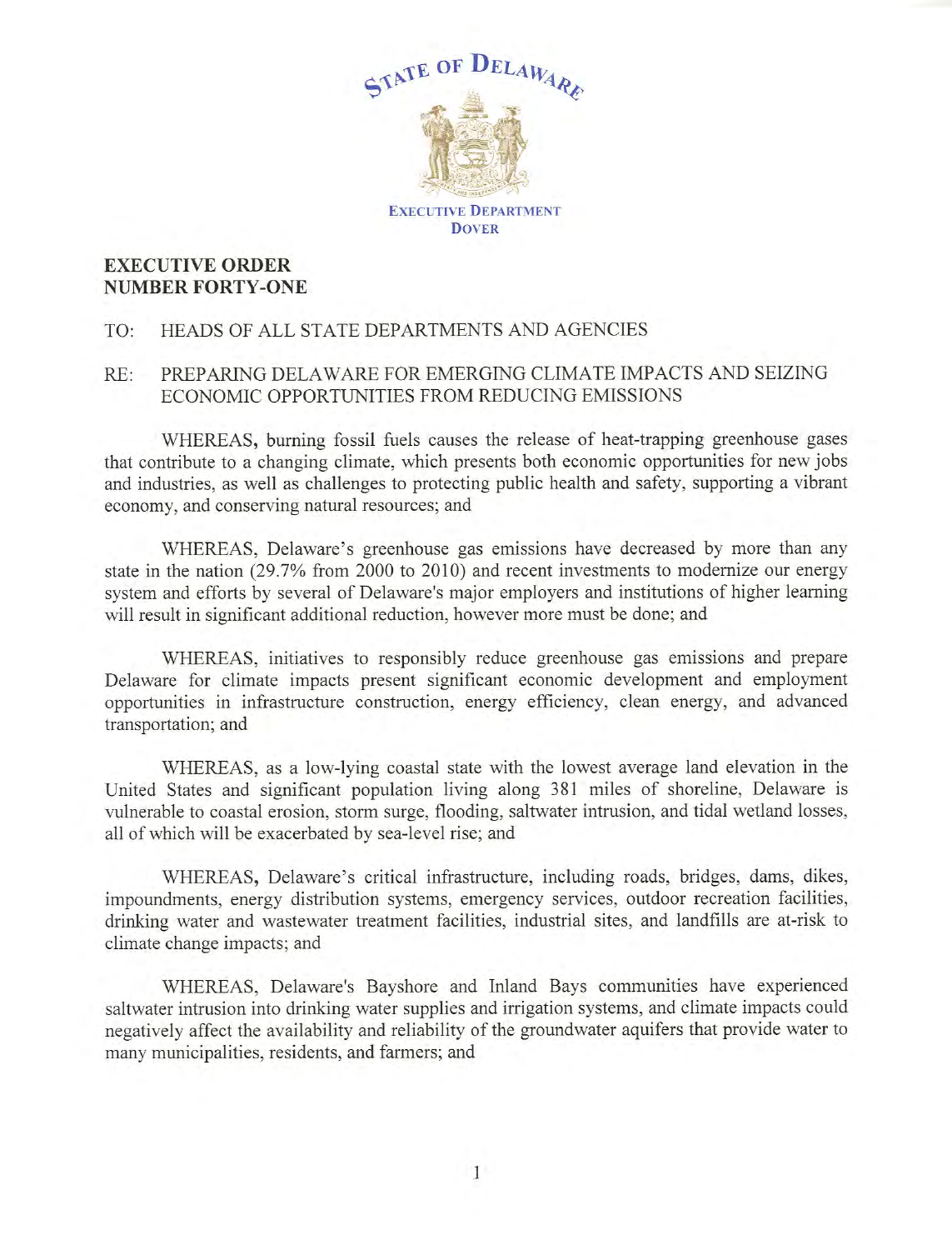WHEREAS, agriculture in Delaware is an \$8 billion industry which could be significantly impacted by increasingly variable temperatures, precipitation, extreme weather events, and droughts; and

WHEREAS, tourism in Delaware is an \$6 billion industry supported by world-class beaches, parks, wildlife areas, cultural assets, and recreational waterways, all of which are vulnerable to more extreme storms and sea-level rise; and

WHEREAS, the State of Delaware was an original signatory to the Regional Greenhouse Gas Initiative and is working in collaboration with other states to reduce regional greenhouse gas emissions from power plants by more than 30% compared to 2008; and

WHEREAS, to coordinate the efforts of state agencies to create a clean energy economy and a sustainable natural environment, I signed Executive Order No. 18 on February 17, 2010; and

WHEREAS, under Executive Order No. 18, the State of Delaware, under the direction of and coordination by the Cabinet Committee on Energy, has reduced the number of state vehicle miles traveled by 25%; has increased its use of clean, renewable energy to 30% of its overall annual electric energy demand; and has taken important steps to reduce energy consumption, lower gas consumption and emissions from state vehicles, increase recycling, and implement environmentally-friendly procurement and building practices, resulting in millions of dollars of savings; and

WHEREAS, the State of Delaware, through the Department of Natural Resources and Environmental Control (DNREC), has developed a sea level rise adaptation policy that serves as a pilot for further statewide application; and

WHEREAS, a variety of entities—including, among others, the Floodplain and Drainage Advisory Committee, the Bay Beaches Working Group, the Wetlands Advisory Committee, the State Sea Level Rise Advisory Committee, and the Delaware Climate Change Steering Committee-have developed or are developing policies and recommendations to address various discrete issues related to our changing climate and rising sea levels; and

WHEREAS, it is important for the State of Delaware to continue to reduce greenhouse gas emissions cost-effectively, while preparing for current and emerging climate risks; and

WHEREAS, it is in the best interest of the State of Delaware to address climate change and rising sea levels in a coordinated and cost-effective manner, at the highest levels of government, using a structure similar to the one that has been employed so successfully in connection with Executive Order No. 18.

NOW THEREFORE, I, JACK A. MARKELL, by virtue of the authority vested in me as Governor of the State of Delaware, do hereby DECLARE and ORDER the following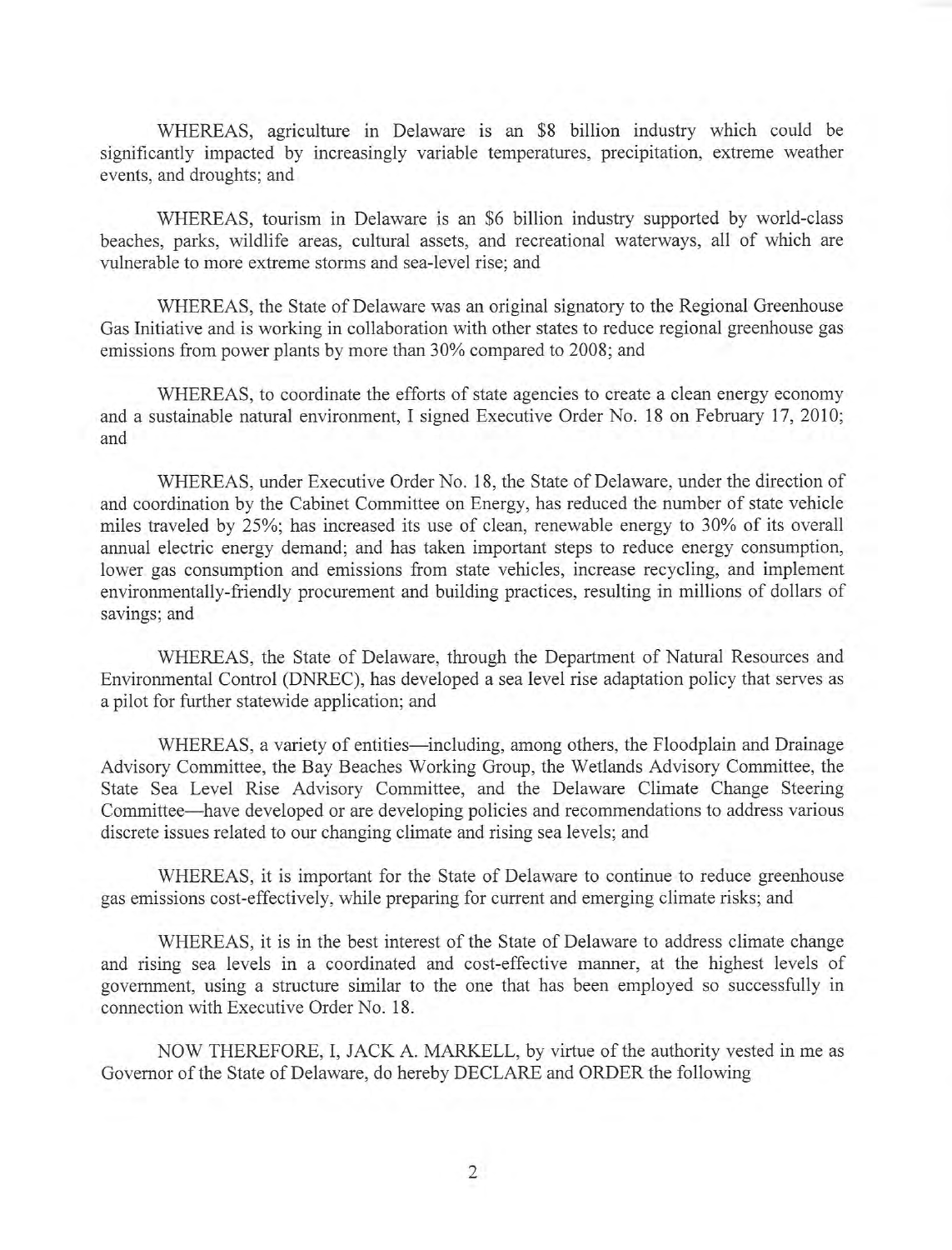1. There is hereby created a Governor's Committee on Climate and Resiliency (the "Committee"), which shall be comprised of the following members:

a. Each of the members of the Cabinet Committee on Energy as set forth in 29 *Del.C.* § 8054, including the Secretaries of the Department of Natural Resources and Environmental Control, Department of Agriculture, Department of Transportation, Department of Health and Social Services, Department of Safety and Homeland Security, and Department of State; the Director of the Delaware Economic Development Office; and the Director of the Office of Management and Budget;

- b. The Director of the Delaware State Housing Authority;
- c. The Director of the Office of State Planning Coordination; and
- d. Such other persons as the Governor may from time to time appoint.

2. The Committee shall oversee development of an implementation plan to maintain and build upon Delaware's leadership in responsibly reducing greenhouse gas emissions, including identifying appropriate interim goals. The plan shall ensure that efforts have a positive effect on the State's economy, including advancing the strategy of securing cleaner, cheaper, and more reliable energy, improving public health outcomes, increasing employment in Delaware, strengthening Delaware's manufacturing capabilities, and enhancing Delaware's overall competitiveness. The Committee shall report to the Governor on the completed plan by December 31, 2014, and annually thereafter.

3. The Committee shall develop agency-specific actionable recommendations for improving Delaware's preparedness and resiliency to climate impacts on public health and safety, public infrastructure and facilities, water resources, natural ecosystems, agriculture, tourism, and other industries. The recommendations shall prioritize the use of natural systems or green infrastructure as the preferred means to improve resiliency. Recommendations shall be submitted to the Governor by December 31, 2014 and shall include, but not be limited to:

a. Actions state agencies can take both within their departments and with assisting residents to adapt to and prepare for more extreme storms and projected temperature and precipitation variations expected over the next several decades, based upon research conducted through the Delaware Climate Change Steering Committee;

b. Actions local governments can take to improve community resiliency, including assessment of infrastructure vulnerabilities, land use policies, and other adaptation strategies that may be integrated into Comprehensive Land Use Plans in coordination with the Office of State Planning Coordination; and

c. Outreach strategies to inform and prepare Delaware's residents and businesses about identified risks, vulnerabilities, adaptation strategies, and basics of climate change and its causes, with particular attention to providing strategies to help protect at-risk populations.

4. In addition to the foregoing, all state agencies shall adhere to the following requirements related to flood hazard mitigation and sea level rise:

a. All state agencies shall incorporate measures for adapting to increased flood heights and sea level rise in the siting and design of projects for construction of new structures and reconstruction of substantially damaged structures and infrastructure. Such projects shall be sited to avoid and minimize flood risks that would unnecessarily increase state liability and